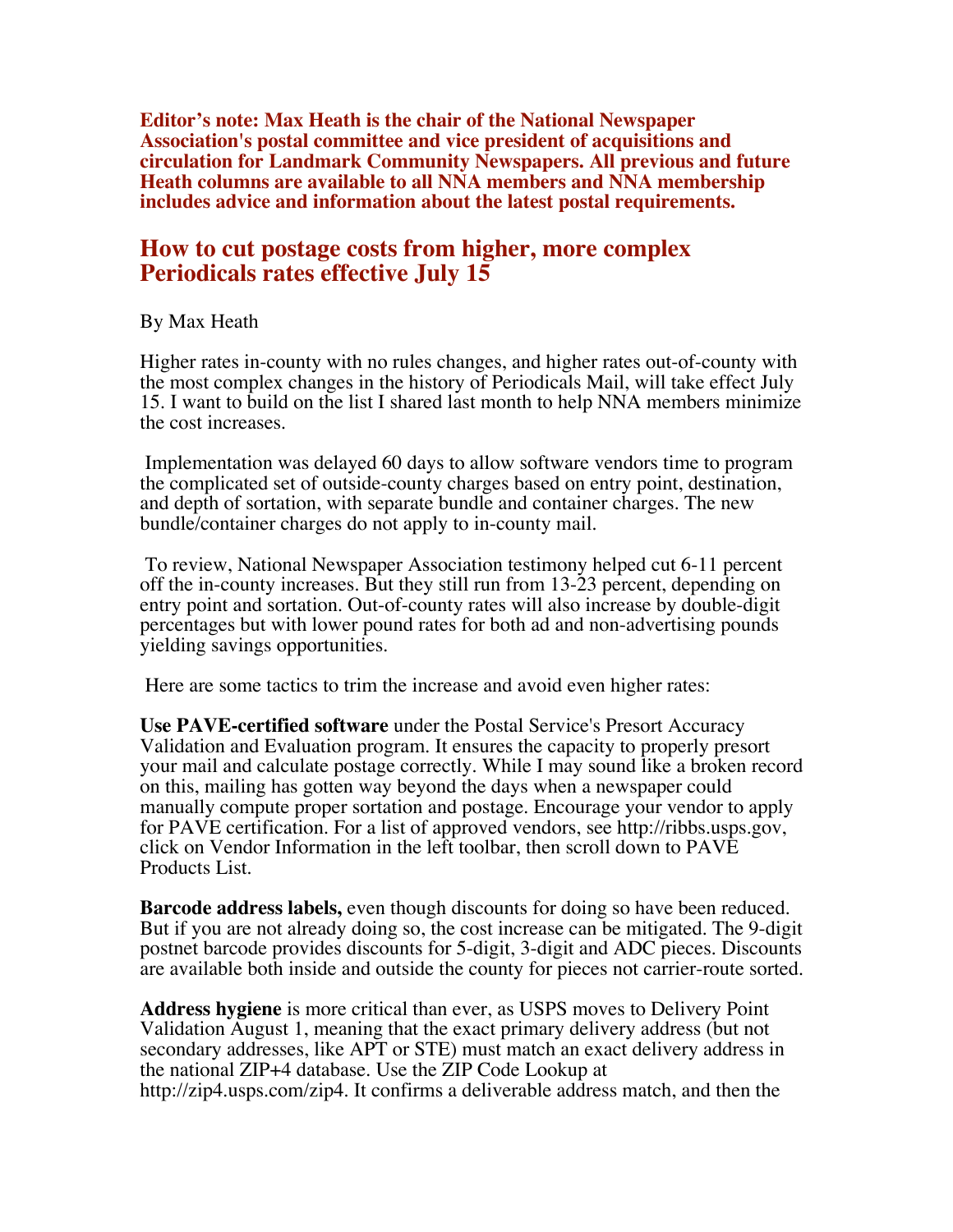clickable "Mailing Industry Information" box will give you essential address information for your database and also confirm  $DPV(Y \text{ or } N)$ . Moving more pieces to carrier-route or automation rates will hold down costs and help ensure deliverability. Most PAVE vendors provide CASS and DPV address matching options.

**Firm bundles** should be created any time you have two or more pieces going to the same delivery address. A Firm bundle is charged a single piece rate of 16.9 cents outside the county. (There are no changes in-county). My March column before the rate changes addressed this. A Firm bundle usually goes within a presorted bundle (but never on top, always within or at the end, to prevent missdirecting the rest of the bundle).

**DDU entries** should be increased outside the county, where feasible, in unsacked bundles, using Exceptional Dispatch rules. NNA got rules changes allowing unsacked bundles to be dropped at delivery post offices under Exceptional Dispatch (letter approval by your entry postmaster) to qualify for DDU-entry rates, and helped beat application of the container charge to unsacked bundles, absurd as it was.

 DDU entry also lowers in-county costs, and ensures timely delivery. DDU entry in or out gives you the opportunity to retain and grow precious subscribers with same-day delivery. For the first time non-advertising matter gets discounts based for destination entry. Unsacked bundles to DDUs can be 40 pounds, compared to 20 pounds when sacked, so that can reduce bundle charges if set up properly in software.

**Use flats tubs** to the greatest degree allowed outside DDUs. But minimize the number of tubs by maximizing the number of copies per tub to reduce container charges, which USPS stuck Periodicals with despite objections of NNA and the PRC. Nevertheless, NNA is working with USPS to expand their use to improve delivery. Three options USPS allows now are for MADC, Origin MADC, or OMX (for First-Class truck trips) and any ADC of 24 copies or more. Some plants and post offices allow "permissive" use of trays for SCF, 3-digit, and 5-digit mail within their service area.

 Create separate editions of your Periodicals mailing, one for in-county and trade area with inserts, and another for papers further away, without inserts, reducing weight and ad percentage on the non-inserted edition.

 Print on narrower web and lighter paper. It is one way to hold down costs both for postage and printing. Automation rates apply only to pieces with maximum length of 15 inches (down from 15-3/4), so a 30-inch web is widest to maintain machinability discounts. Height is 12 inches maximum, thickness .75 inch, and weight 20 oz.

 Palletize mail outside the county, dropping at DDUs or SCFs where possible. NNA got a rules change allowing 100-pound pallet minimums or less at DDUs and SCFs. While pallet software is only available in more expensive software